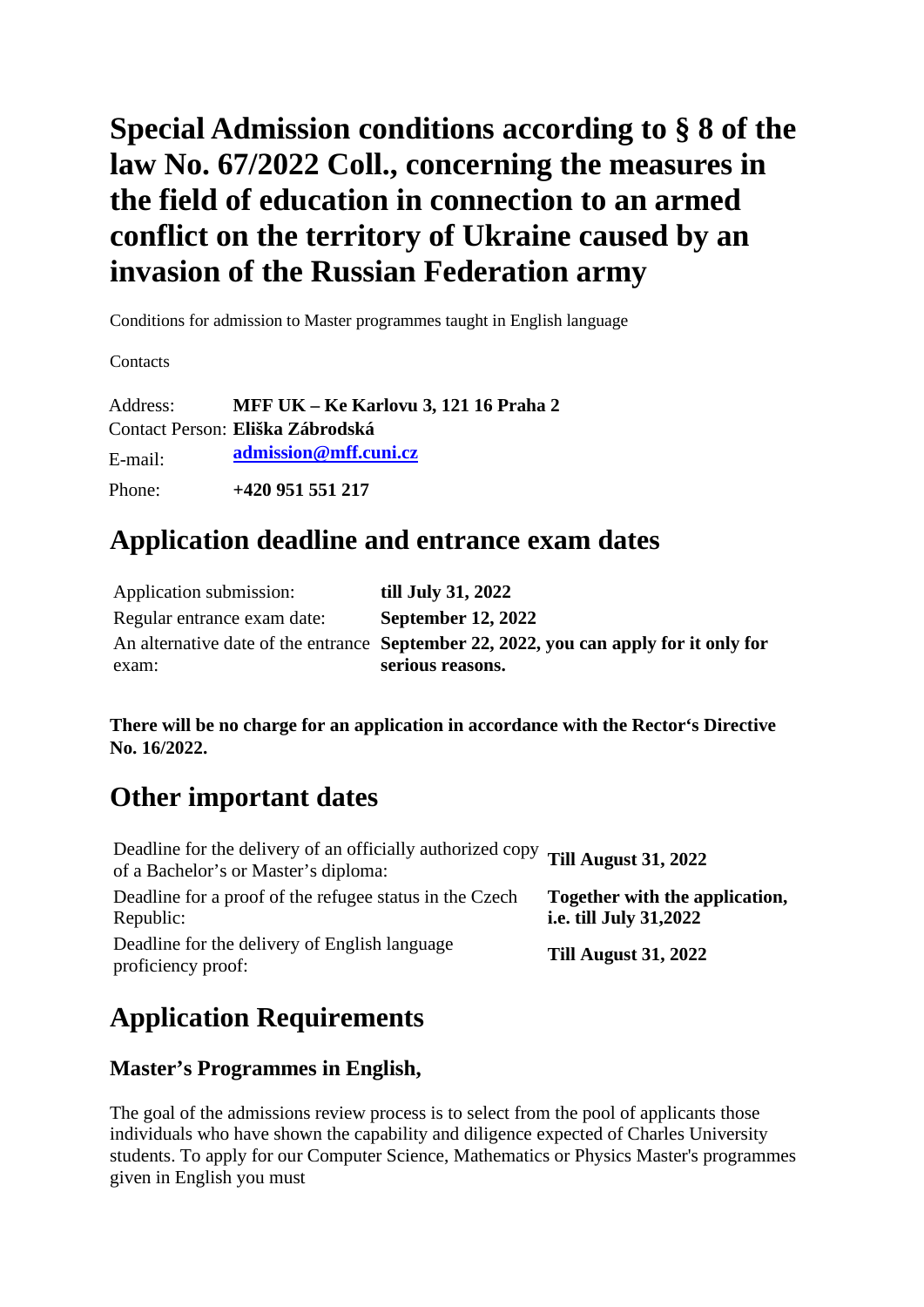- 1. hold or be working towards a Bachelor's or Master's diploma and provide a certified copy thereof. In cases required by law, a certification of equivalence of education must accompany the application. If the applicant cannot obtain such document due to the external circumstances, it is possible to submit a declaration of honor;
- 2. have sufficient academic background in the relevant fields;
- 3. have sufficient command of the English language; this can be demonstrated by providing your results in one of the standardized English tests that we recognize (see below for details).
- 4. Each applicant must also prove that he/she is a holder of temporary protection in connection with the armed conflict in Ukraine (he/she proves a toleration visa D/VS/U or a temporary protection visa D/DO/xxx); the applicant must prove the fulfillment of this condition by July 31, 2022 in one of the following two ways:
- a) The applicant will personally present the stamp of the special visa/temporary protection sticker in the travel document, the Department of Student Affairs will make a copy and note that it matches the original, complete the date of making the copy and will sign it.
- b) The applicant shall send a simple copy of the stamp of the special visa/temporary protection sticker in the travel document stating that it corresponds to the original, the date of making the copy and the original handwritten signature (the signature need not be officially verified).

For variants a) and b), the copies must show who was granted temporary protection  $-$  i.e. in the case of special visa stamps, it is necessary to attach a page in the travel document with information about the holder of this document.

Please note that all required documents must be physically delivered to the Department of Student Affairs of the Faculty of Mathematics and Physics before the respective deadlines. If you do not deliver them as required, you will be neither accepted nor enrolled for Master's studies.

Part of the admission procedure is also the verification of the professional and language skills of the applicants.

1. Study competencies shall be verified by an entrance examination.

2. Demonstration of language skills - applicants must prove sufficient knowledge of the English language

To submit your scores electronically, please use the following Institution codes: TOEFL 3184 SAT 7249 ACT 6790

#### **Conditions for admission with waiver of the entrance examination**

For all study programs, the entrance examination for the master's study is waived according to the conditions listed below.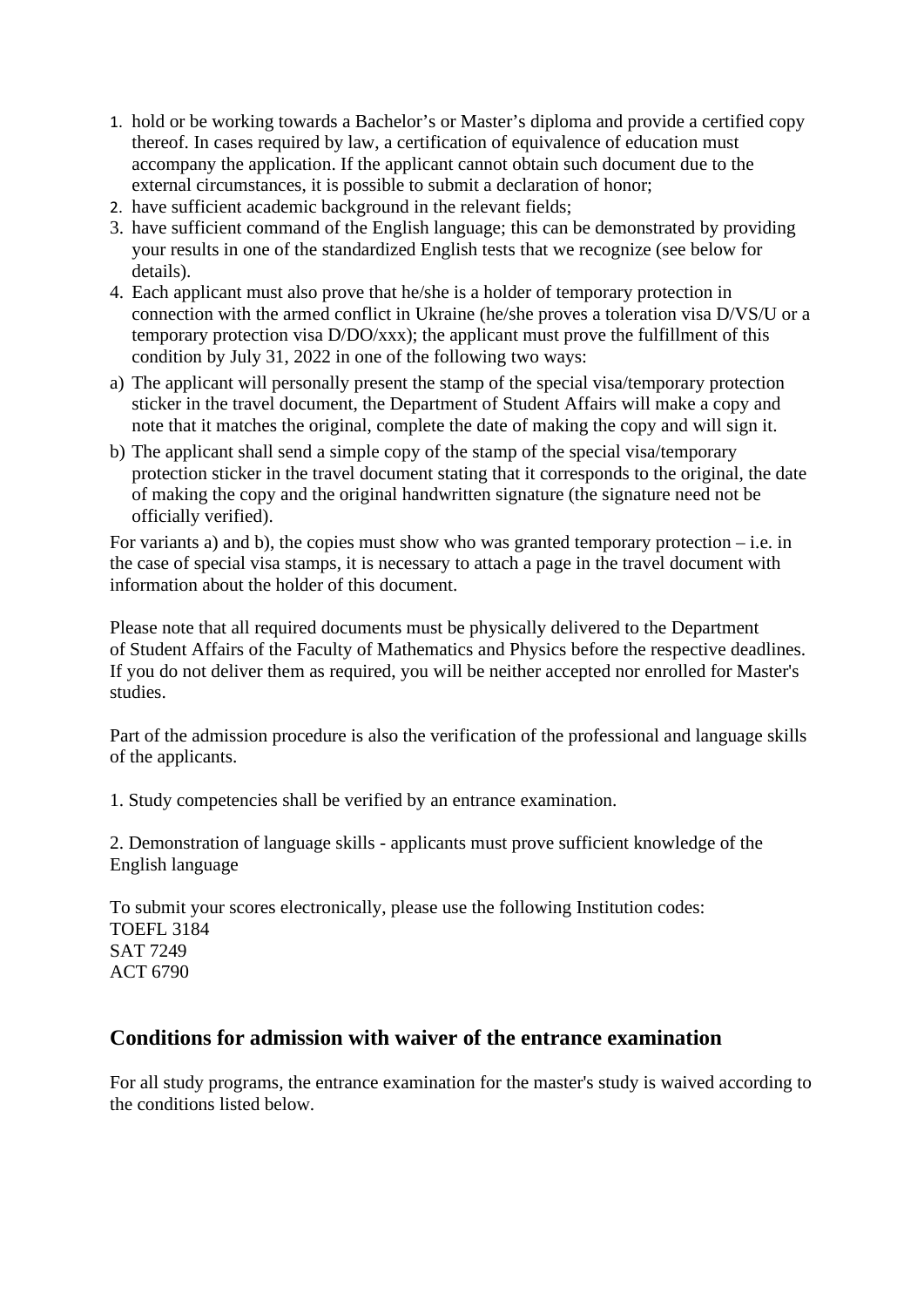The waiver of the entrance examination must be requested at the same time as the application is submitted, i.e. no later than July 31, 2022. The application must be sent to the faculty by post, including attachments.

Applicants will provide documents proving the content of their previous studies, i.e. especially documents on their previous studies in the form of a list of study obligations completed at a foreign university, as well as any other materials certifying the applicant's readiness to study the master's program. If, for objective reasons, the applicant is unable to submit these documents, they may be replaced by a declaration of honor. A signed and documented application (including the identification number of the application assigned to the applicant by the study information system when submitting the application) for waiver of the entrance examination must be submitted at the same time as the application. When assessing applications for waiver of the entrance examination, the decisive criterion will be the professional assessment of the compatibility of the previous study with the study program to which the applicant is applying. If the application is not submitted and documented by July 31, 2022, or if this application is not approved by the Vice-Dean for Student Affairs , the candidate will be invited to the entrance examination. Applications submitted after this deadline will not be considered. The application with documentation must be sent to the Department of Student Affairs of the MFF UK in paper form. The decision to waive the entrance examination will be sent by the faculty after the closing date for applications, i.e. in August, as soon as possible.

#### **Entrance examination**

#### **Description of the entrance exam and evaluation criteria**

The entrance examination takes place in the form of a discussion with the applicant on the issues of the study programme to which the applicant is applying. In doing so, the Commission will ask candidates three questions relating to the main areas of the programme to which they apply. For the answers, the commission assesses in particular the factual accuracy, knowledge of the field, and the overall readiness of the applicant for the master's degree. The commission evaluates each answer in the range of 0-30 points, i.e. maximum of 90 points in total. The candidate will pass the exam if he/she obtains at least 45 points.

#### **English Language Proficiency**

An applicant must have an adequate command of English in order to enroll on an Englishtaught programme at Charles University. Proficiency in English may be demonstrated by one of the standard language tests listed below; any language test results should not be older than two years. Applicants who provide us with comparable qualifications demonstrating proficiency in English also meet our requirements.

The table below lists the various tests of English that we recognize, and gives the minimum score that should be obtained.

#### **Test Minimum Score**

TOEFL iBT 85 TOEFL Essentials 9 Pass TOEIC Listening and Reading 750 The International English Language Testing System (IELTS) 6.5